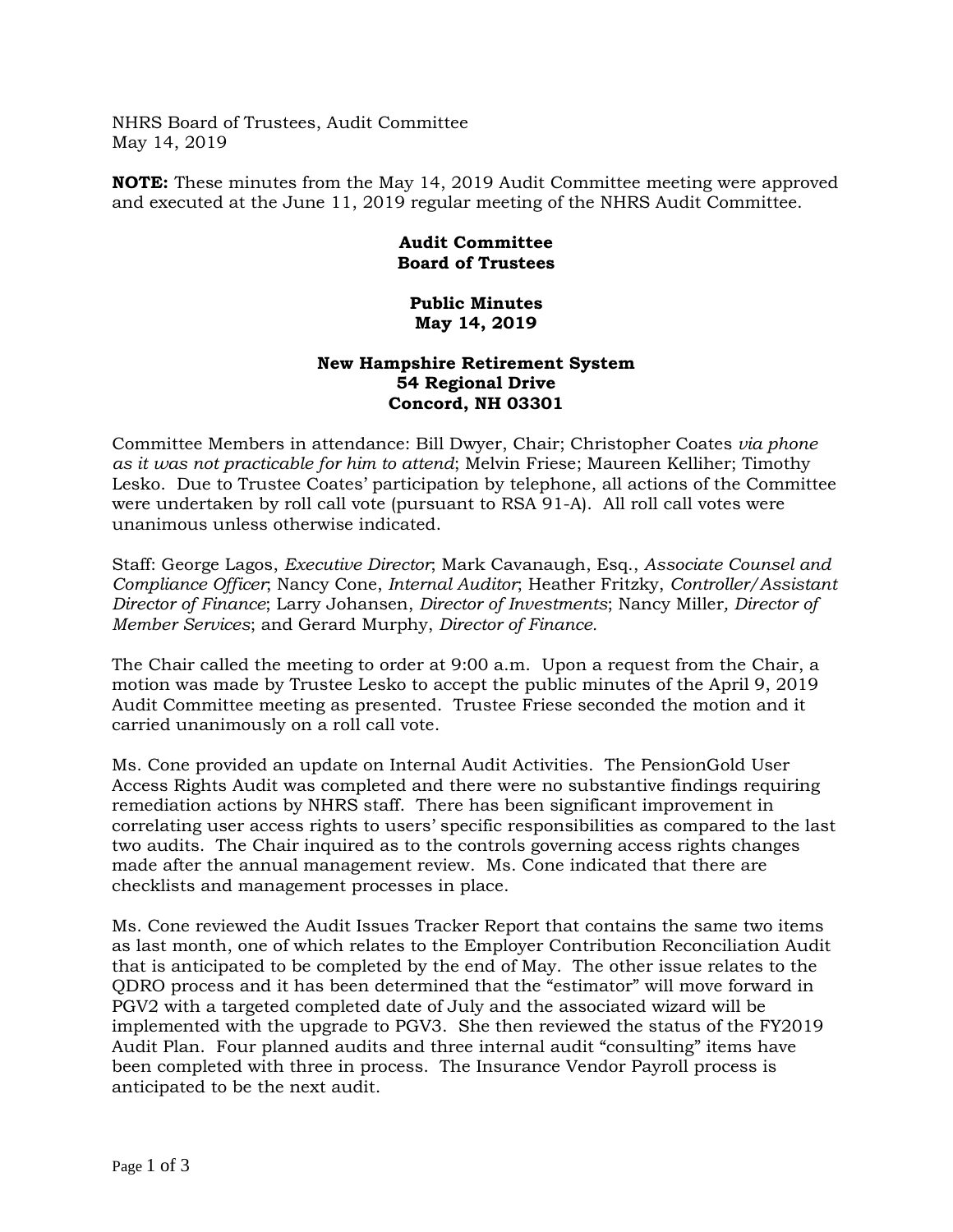Ms. Cone provided an update on the Data Security Remediation project. Seventy percent of the items have been completed, including all thirteen of the medium priority items and ten of the twenty high priority items. Of the remaining ten items, seven are targeted to be completed within the next ninety days, one is expected to be completed by December 2019 and two are long term, as they will be addressed as a part of the PGV3 upgrade. Low priority items are currently being tabulated and an update will be provided next month. Mr. Lagos informed the Committee that SSNs are masked in internal systems, and a unique identifier is now used to identify members and beneficiary recipients. NHRS will no longer provide SSNs on external vendor reports. All vendors agreed except for the State of New Hampshire, which has been granted an extension until the end of the fiscal year to address related IT issues in making the transition to unique identifiers. In a call, the NHRS Data Security Consultant indicated that the financial services industry has largely moved away from using SSNs as an identifying number, but state and local governments have been slow to change.

Ms. Cone then discussed the status of Plante Moran's recommendations to strengthen internal controls or increase operating efficiencies. Of the original sixteen suggestions, fifteen have been completed and the remaining item requires further discussion relating to the administration of insurance premium deductions and medical subsidy benefits that NHRS administers on behalf of certain employers.

Mr. Murphy then provided an update of the pending Actuarial Audit of GRS. Segal has completed its test work and is in the process of writing the report. NHRS has received the report on the five-year experience study audit and anticipates having the report on the June 30, 2017 valuation within a few days. There have been no major variances or red flags, and preliminary calculations have been very close to the calculations done by GRS. Segal is planning to present the report to the full Board at its June 11, 2019 meeting.

Ms. Cone then presented the FY2020 Risk Assessment and Draft Internal Audit Plan. She provided a history of the process and discussed the methodology of the Risk Assessment, indicating that this is the fourth year this format has been utilized. Changes in the risk score from one year to the next are usually minor and may relate to process or management changes. Several of the high-risk processes, along with those that are rated as a lower risk but have the potential to be high impact, were discussed. She then reviewed the proposed FY2020 Internal Audit Plan including the reasoning behind each audit recommended for the upcoming fiscal year.

The Chair stated he would like to give the Committee an opportunity to meet in nonpublic session with Ms. Cone to discuss the FY2020 Risk Assessment and Draft Internal Audit Plan, and the Trustees agreed. On a motion by Trustee Kelliher, seconded by Trustee Lesko, the Committee entered into a non-public session under RSA 91-A:3, II(c) to discuss a matter which could adversely impact the reputation of someone other than a member of the public body, on a unanimous roll call vote.

At the request of the Chair, Ms. Cone, the Internal Auditor, remained for the Committee's non-public session.